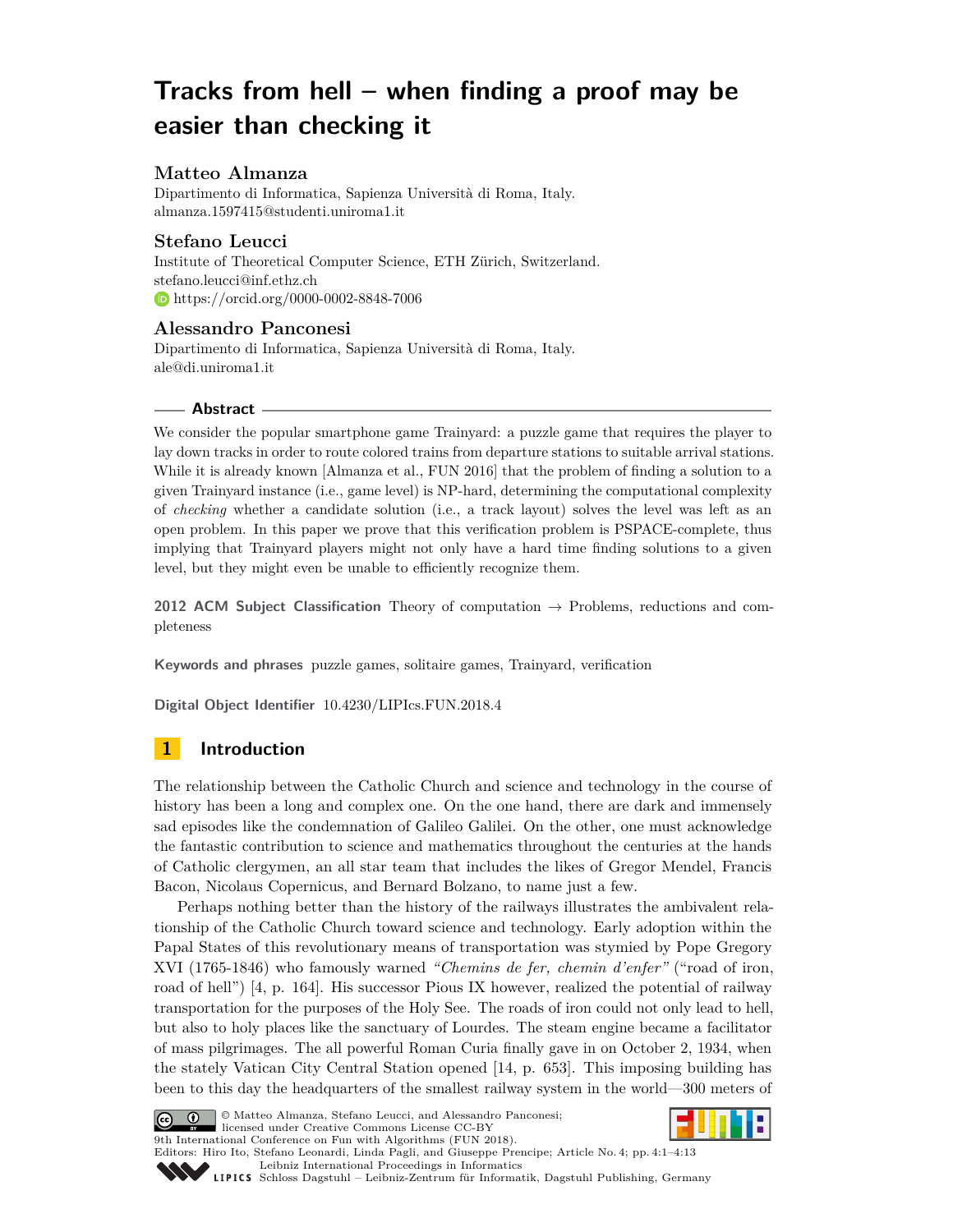<span id="page-1-0"></span>

**Figure 1** Different types of tiles: (a) a red departure station, (b) a red arrival station, (c) a red painter, (d) a splitter.

tracks in total!—an apparent contradiction that epitomizes an ambivalent attitude toward a profound dilemma.

One must wonder why such a potentially useful and, from the point of view of Catholic orthodoxy, apparently innocuous technology was met with such a high degree of suspicion. The answer, it turns out, is hidden in the odd meanderings of the computational complexity of games. The puzzle game Trainyard beautifully captures the inherent tension between two moral imperatives, finding the right path and making sure that the path taken is indeed the virtuous one.

In a landmark paper, Almanza et al. proved that finding the layout of a railway network in Trainyard—a computational task easily seen to be in PSPACE—is NP-hard [\[2\]](#page-11-1). They left open the question of verification, namely the computational complexity of checking whether a given track layout delivers all trains safely to destination. In this paper we show that, surprisingly, this task is PSPACE-complete. Interestingly, it is still possible that Trainyard lies in NP. If this were the case then checking certificates for Trainyard would be more difficult than finding them, unless  $NP = PSPACE$ . In moral terms, walking along the path of virtue could prove impossibly arduous, even when you have found it. This is a bizarre state of affairs that vindicates the cautious approach of the Roman Curia toward the railway question.

#### **2 Problem Definition**

In a Trainyard level we are given a rectangular board in which each of the cells is either empty or occupied by a *tile*. The two main tile types are departure and arrival stations: a departure station (shown in Figure [1](#page-1-0) (a)) hosts a single train, initially colored either blue or red, while an arrival station (shown in Figure [1](#page-1-0) (b)) accepts one train of a given color. The player's task is to route trains from departure stations to arrival stations by placing (possibly rotated versions of) the *rail pieces* of Figure [2](#page-2-0) into empty cells. The rail pieces of Figure 2  $(a)$ – $(d)$ are traversed by trains in the straightforward way, while the pieces of Figure [2](#page-2-0) (e) and (f) are called *switches* and route trains going in the bottom-to-top direction towards two neighboring tiles in an alternating fashion, i.e., each transiting train flips the *state* of the switch. Trains traveling in the opposite directions are routed to the tile immediately below the *switch* but they still affect the switch's state.

To further complicate<sup>[1](#page-1-1)</sup> things, the grid also contains other special tiles that interact with incoming trains in various ways (see Figure [1](#page-1-0) (c) and (d)), namely:

**Painters:** trains traversing this tile will acquire the color of the painter tile itself. A painter can be either red or blue. Note that a painter gadget has only two entry points located on opposite sides of the cell.

<span id="page-1-1"></span><sup>1</sup> Actually, the original game is even more complex that the one described in the present work. The subset of rules and tiles described here, however, suffices for the purposes of our reduction.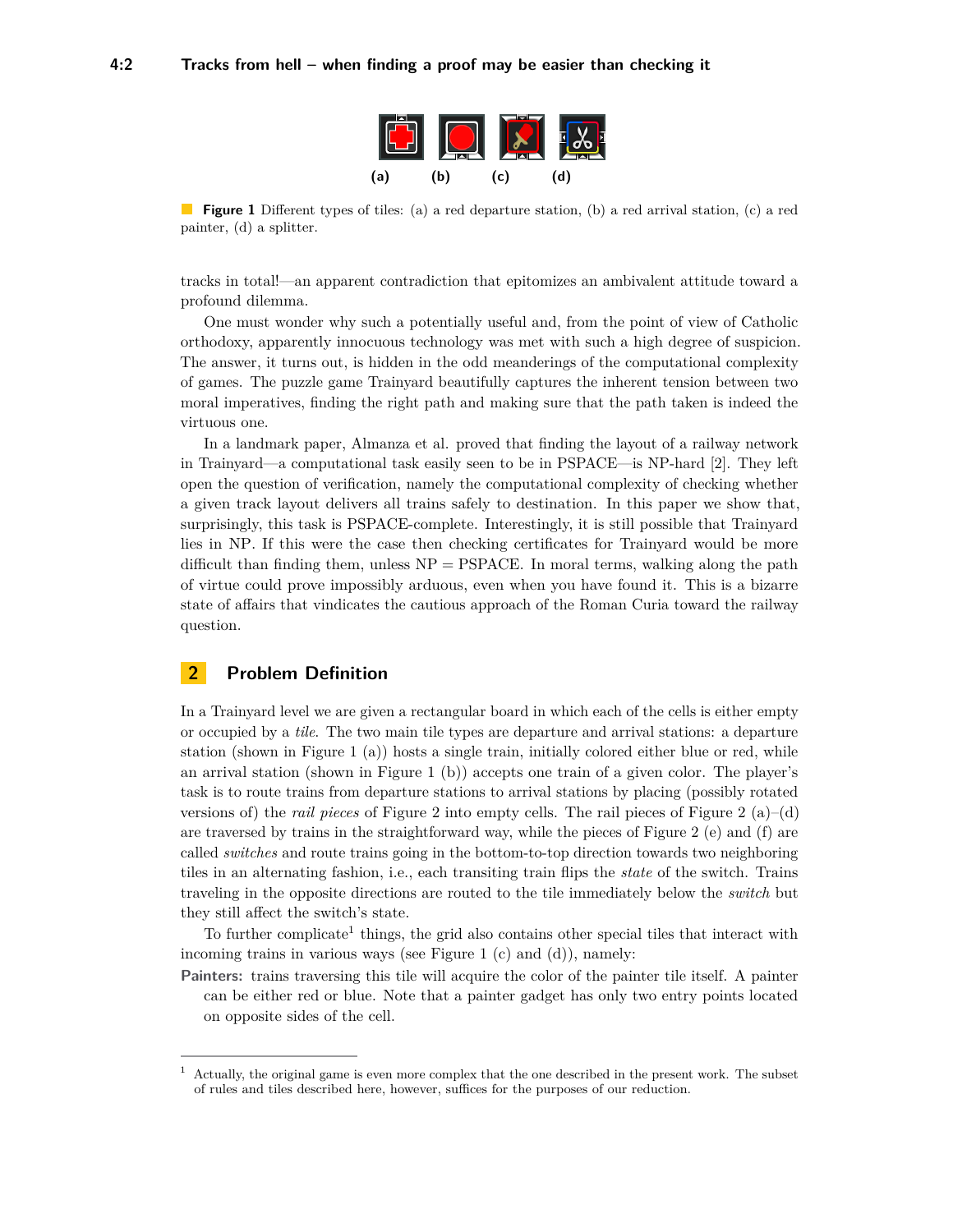

<span id="page-2-0"></span>**Figure 2** Different kinds of rail pieces. Each of the pieces can be rotated by 90, 180 or 270 degrees.

**Splitters:** 1 splitters act both on the number of trains and on their color. A splitter has only a single one-way entry gate, and two one-way exit gates located at the left and right side of the cell. When a train enters a splitter, it vanishes but two new trains are created and exit from the sides. If the incoming train was red or blue, then the outgoing trains will also have that same color. If the incoming train was purple,<sup>[2](#page-2-1)</sup> then the new train exiting from the left side will be blue, while the other outgoing trail will be red.

After all the rail pieces have been placed by the player, the design is put to the test: trains exit from departure stations simultaneously and they travel on rails at a speed of one tile per second. When a train moves from a tile to the next, the directions of the involved rails must match. If this does not happen then the train will *crash* and the player loses. Moreover, whenever two trains simultaneously occupy the same rail piece while traveling in the same direction, they merge into a single train. The color of this resulting train depends on the color of the two merged trains. We are only interested in the following cases: if the merged trains had the same color, then the new train will also retain that color; if one merged train was blue and the other was red, then the resulting train will be purple. Two trains going in different directions can also occupy the same tile at the same time: in this case no merge occurs but the color of both trains is still changed according to the previous rules.

The player wins iff this process eventually reaches a state in which there are no traveling trains, each arrival station has received exactly one train of the associated color, and no crash has occurred.

We study the computational complexity of the TRAINYARD-VERIFICATION problem, i.e., the problem of deciding whether a solution (i.e., a placement of the rail pieces) to a Trainyard level results in a win for the player (see Figure [3\)](#page-3-0). In some sense we investigate how hard it is for the player to recognize a correct solution to a Trainyard level. Unfortunately for the player, this tasks can not be performed efficiently, unless  $PSPACE = P$ . Indeed, we are able to show the following:

**Fineorem 1.** TRAINYARD-VERIFICATION *is* PSPACE-complete.

### **3 Other related works**

Trainyard belongs to the broad class of casual games: these games are characterized by an intuitive gameplay which is usually organized into a series of small puzzles of increasing difficulty. Interestingly enough, many casual games are *hard* to solve, not only for human players, but also for machines: it is often the case that the computational problem of finding a solution to a given level (instance) of a casual game turns out to be at least NP-hard. Notable examples include e.g., Candy Crush [\[8\]](#page-12-2), 2048 [\[12\]](#page-12-3), Flow-Free [\[1\]](#page-11-2), Sokoban [\[3\]](#page-11-3), Rush

<span id="page-2-1"></span><sup>2</sup> Purple trains can appear when a red and a blue train meet, as we explain in the following.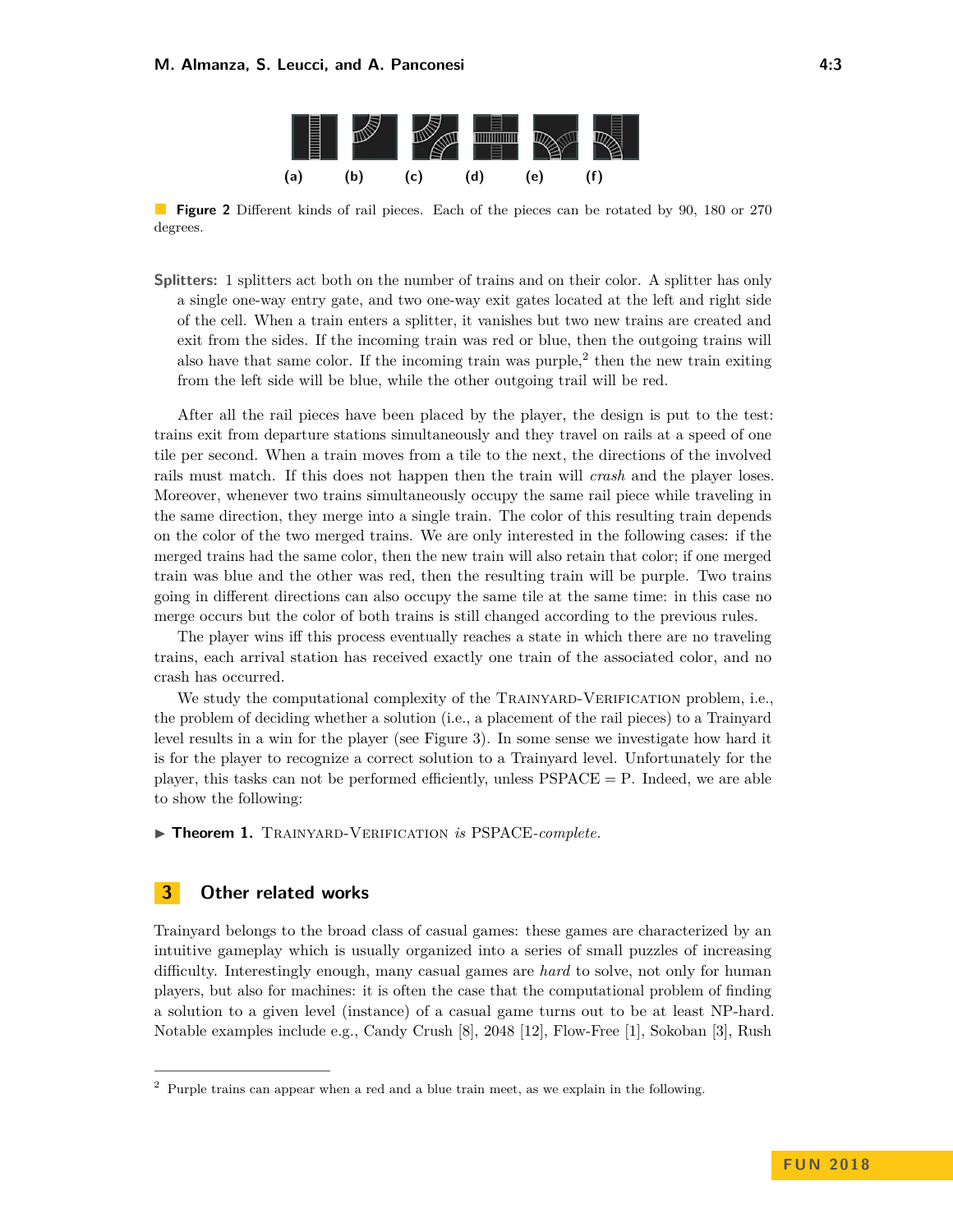<span id="page-3-0"></span>

**Figure 3** A correct solution to a Trainyard level, i.e., a yes-instance of TRAINYARD-VERIFICATION.

Hour [\[6\]](#page-11-4), Two-Dots [\[13\]](#page-12-4), or Peg-Solitaire [\[15,](#page-12-5) [9\]](#page-12-6) and it might even be the case that the success of these games is due, in part, to their challenging levels, as suggested in [\[5\]](#page-11-5). For a discussion of other NP-hard and PSPACE-hard puzzles and of general tecniques for showing their hardness, we refer the interested reader to [\[11\]](#page-12-7) and [\[10\]](#page-12-8).

#### **4 Our Reduction**

#### **4.1 Preliminaries**

Our reduction is from the *Iterated Monotone Boolean Circuit* problem (It-Mon-BC for short) [\[7\]](#page-11-6). A monotone boolean circuit *C* is a directed acyclic graph whose non-source vertices are labeled with either ∧ ("*and*") or ∨ ("*or*"). The source vertices are called *input-vertices*, while all the other vertices are called *gates*. Gates that are also sinks in *G* are called *output-vertices*. Let  $v_1^I, \ldots, v_n^I$  (resp.  $v_1^O, \ldots, v_m^O$ ) be the input-vertices (resp. output-vertices) of *C*, in some order. Once a boolean value is associated to each input vertex, it is possible to *evaluate* the circuit by computing a boolean value for each output-vertex. This is done by propagating the input values from the sources towards the sinks, i.e., by considering the gates of *C* in preorder and assigning a truth value to them depending on their label and on the truth value of their in-neighbors. If  $\bar{x} = \langle x_1, \ldots, x_n \rangle$  is the boolean vector containing the input values (where  $x_i$  is the initial truth value for vertex  $v_i^I$ ), then the evaluation of *C* computes a vector  $\overline{y} = f_C(\overline{x})$ , where  $f_C$  is the function from  $\{\texttt{True}, \texttt{False}\}^n$  to  $\{\texttt{True}, \texttt{False}\}^m$  *implemented* by the circuit and the *i*-th entry  $y_i$  of  $\overline{y}$  is the truth value corresponding to vertex  $v_i^O$ . Without loss of generality we assume that all the gates of *C* have in-degree 2. If  $n = m$  then we can also compute

$$
f_C^t(\overline{x}) = (\underbrace{f_C \circ \cdots \circ f_C}_{t \text{ times}})(\overline{x})
$$

by evaluating *C t* times, where the input of *i*-th evaluation, for *i >* 1, consists of output of the  $i - 1$ -th evaluation.

The IT-MON-BC problem asks, given a monotone boolean circuit with  $n = m$ , an input vector  $x$ , and an index  $h$ , to determine whether there exists a positive integer  $t$  such that  $f_C^t(\overline{x})_h$  = True, i.e., if iterating *C* with a  $\overline{x}$  as the initial input eventually causes the *h*-th output to become True.

▶ Theorem 2 (Lemma 3 in [\[7\]](#page-11-6)). IT-MON-BC *is* PSPACE-complete even when restricted to *circuits of in-degree* 2 *and out-degree* 2*.*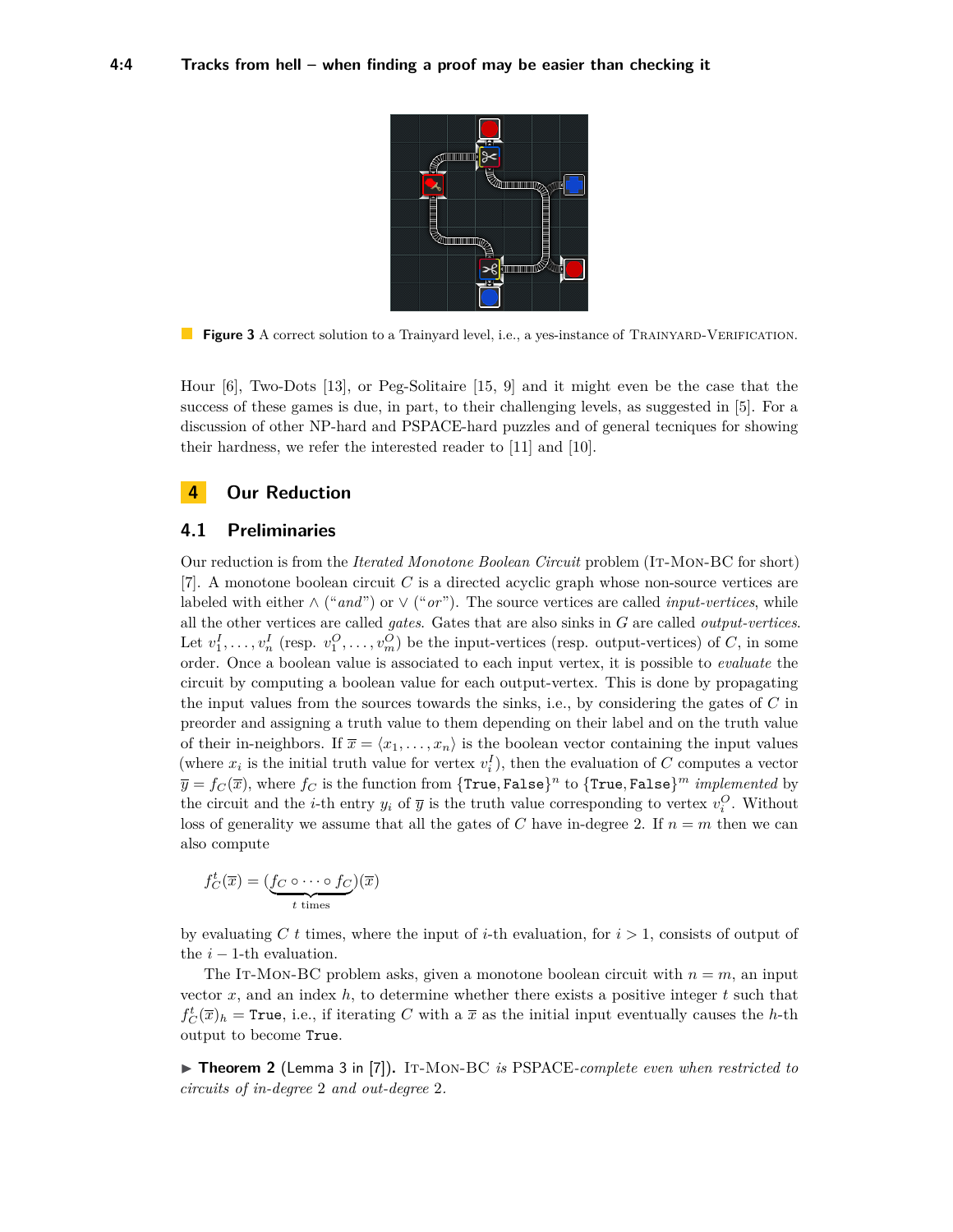<span id="page-4-0"></span>

**Figure 4** Transformation of the circuit of an IT-MON-BC instance  $\langle C, \overline{x} \rangle$  into an equivalent circuit  $C'$  having one additional input/output vertex pair (namely,  $u^I$  and  $u^O$ ). Initially, the truth value of the new variable  $x_0$  associated with  $u^I$  is False. The output value associated to  $u^O$  becomes True as soon as the value of  $v_1^O$  is True and remains True in all subsequent iterations.

Notice that, since there can be at most  $2^n$  distinct input vectors, if  $(f_C^t(\overline{x}))_h = \texttt{False}$  for each  $t = 1, \ldots, 2<sup>n</sup>$  then, by the pigeonhole principle, we can conclude that the answer to an instance of IT-MON-BC is false. For technical convenience we assume w.l.o.g. that  $h = 1$  and that, once the first output becomes True, it will remain True in all the subsequent iterations of the circuit. Notice that this latter assumption is not restrictive and can be removed by transforming the circuit  $C$  into an equivalent circuit  $C'$  having the desired property as follows (see also Figure [4\)](#page-4-0): initially  $C'$  is a copy of  $C$ , then we add to  $C'$  (i) a new input-vertex  $u^I$ , (ii) a new gate *u* having the same label as  $v_1^O$  in *C*, and (iii) a new output-vertex  $u^O$ having label  $\vee$ ; then, for each each edge  $(v, v_1^O)$  in *C*, we add a corresponding edge  $(v, u)$  to  $C'$ , and finally we add the two edges  $(u^I, u_O)$  and  $(u, u_O)$  to  $C'$ . It is easy to check that, for every input vector  $\overline{x}$  and any  $x_0 \in \{ \texttt{True}, \texttt{False} \}$ , the truth value of the vertices  $v_1^O, \ldots, v_n^O$ of  $C$  with input  $\bar{x}$  coincides with the truth value of the corresponding vertices of  $C'$  with input  $\langle x_0, x_1, \ldots, x_n \rangle$  where  $x_0$  is the value initially assigned to  $u^I$ . Moreover, as soon as  $v_1^O$  become True,  $u_O$  will also become True and will retain the True value in all subsequent iterations. Hence, we have obtained a circuit  $C'$  having the desired property, modulo a renaming of its input/output vertices.

#### **4.2 Overview**

In the following we show how to convert, in polynomial time, an instance  $\langle C, x, h \rangle$  of IT-MON-BC into a instance of TRAINYARD-VERIFICATION that is a valid solution iff  $(f_C^{2^n}(\overline{x}))_h$  = True, thus establishing the PSPACE-hardness of TRAINYARD-VERIFICATION. Notice that Trainyard-Verification clearly belongs to PSPACE as simulating a solution only requires polynomial space. Moreover, since the number of possible states that can occur during the simulation is at most exponential in the instance's size, there exists an upper limit  $T_0$  to the number of simulation steps needed: if the Trainyard level is still not solved after *T*<sup>0</sup> steps, then the simulation must be stuck in some cyclic sequence of states, hence the Trainyard-Verification instance has a "no" answer.

A high-level picture of our reduction is shown in Figure [5.](#page-5-0) The initial input  $\bar{x}$  of the circuit *C* is encoded in the color of *n* departing trains in the "input area", if  $x_i = \text{True}$  (e.g.,  $x_2$  in Figure [5\)](#page-5-0) then the *i*-th departure station is red, while if  $x_i$  = False (e.g.,  $x_1$  and  $x_3$  in Figure [5\)](#page-5-0) the corresponding departure station is blue. The departing trains (moving in the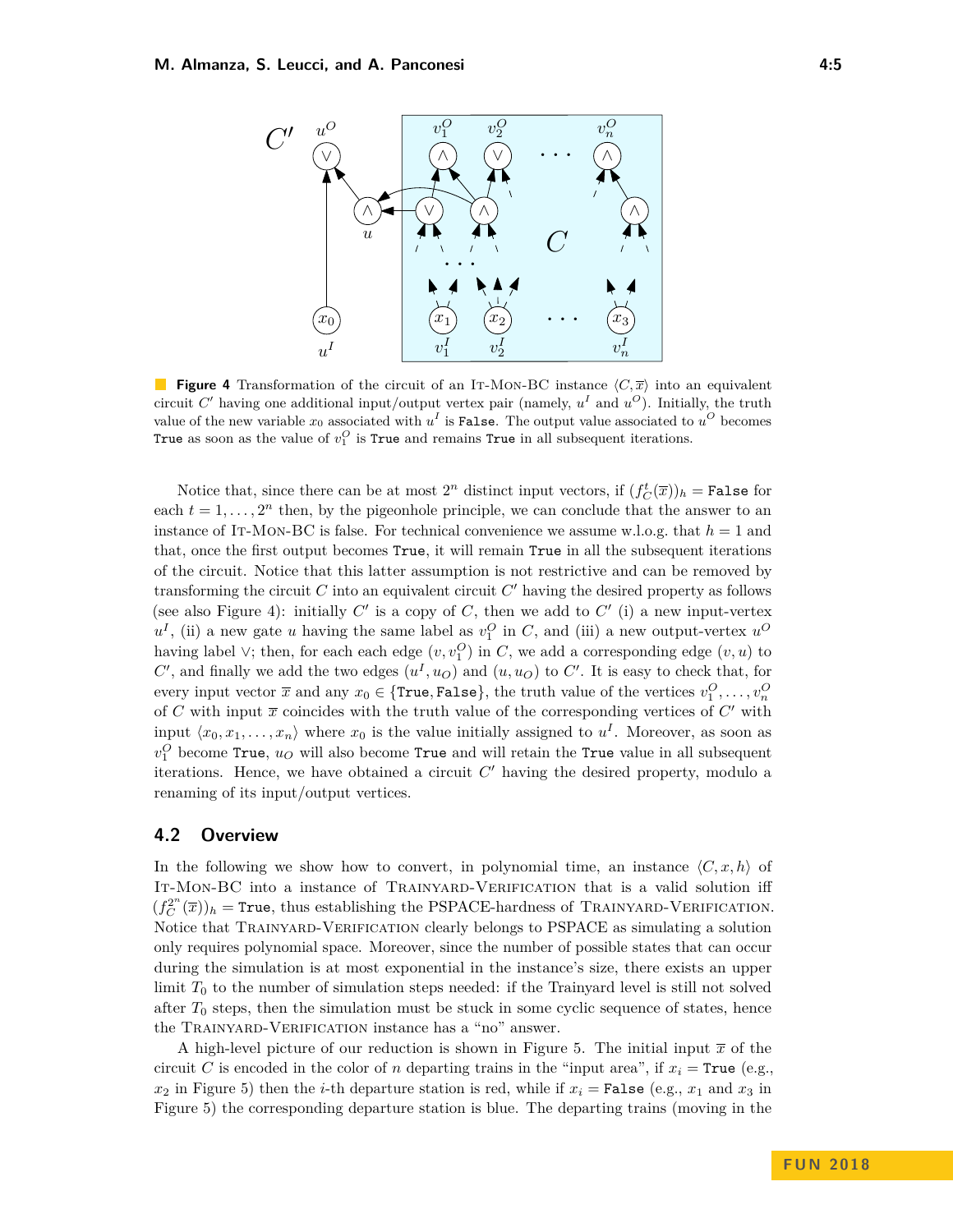<span id="page-5-0"></span>

**Figure 5** Overview of our reduction from IT-MON-BC to TRAINYARD-VERIFICATION. The input trains departing from the stations in the "Input" region traverse the "Circuit Implementation" area exactly  $2<sup>n</sup>$  times (using the outer loops to return to the bottom) and are then routed to the gray *check* gadgets in the "Loop and Check" area.

bottom-to-top direction) then enter the "Circuit Implementation" area where they traverse a series of gadgets that simulate the gates of the circuit *C*. Eventually, exactly *n* trains exit from the "Circuit Implementation" area, the *i*-th of which encodes (in its color) the truth value of the *i*-th output of the circuit. These trains are now routed to the one final region of our Trainyard level, namely the "Loop and Check" area. This region contains *n loop* gadgets that act *transparently* for the first  $2^n - 1$  times they are traversed, i.e., they let any train entering from the bottom exit unaltered from the top. These outgoing trains are then re-routed back into the inputs of the circuit and the whole process repeats. At the 2<sup>n</sup>-th iteration, the loop gadgets stop acting transparently and instead divert the incoming trains to the rails exiting from their right. Here each train enters a *check* gadget (shown in gray in Figure [5\)](#page-5-0) containing one arrival station. Collectively, these check gadgets allow the level to be completed if and only if the train corresponding to the first output of the circuit (which represents the first entry of  $f_C^{2^n}$ ) encodes the value True.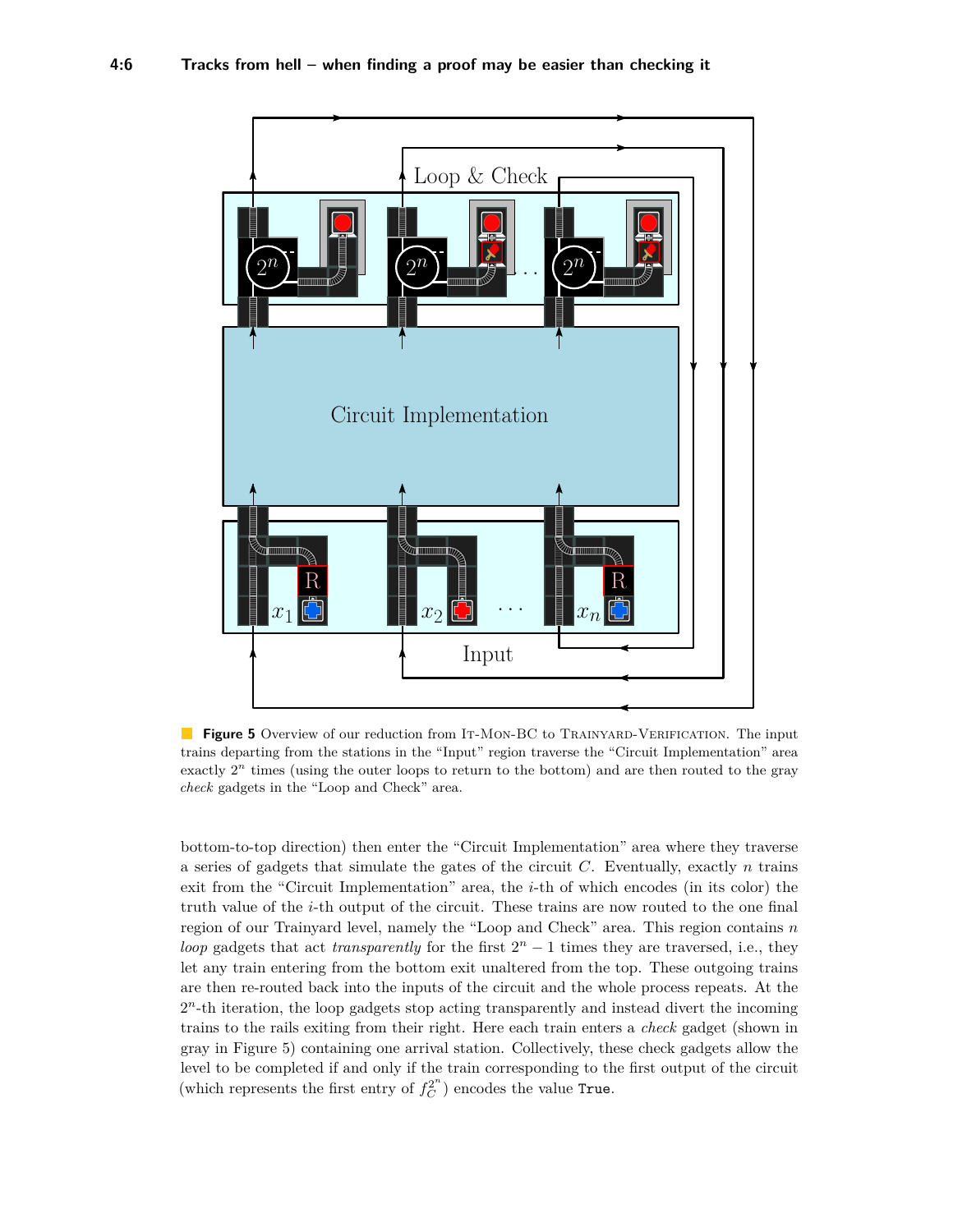<span id="page-6-1"></span>

**Figure 6** (a) Implementation of Red-Shift gadget. (b) Implementation of Blue-Shift gadget. These gadgets convert the color scheme of a train from CS2 to CS1 and vice-versa, respectively.

An interactive demonstration of our reduction is available at: [https://trainyard.](https://trainyard.isnphard.com/verification/) [isnphard.com/verification/](https://trainyard.isnphard.com/verification/)

# **4.3 Gadgets and Color Schemes**

We encode the gates of *C* using a combination of *gadgets*, i.e., combinations of rails and special tiles, and the links of *C* using rails between the two corresponding gadgets. Gadgets will receive some trains as inputs (usually from the bottom), will perform some operations, and will let the result trains exit (usually from the top). We assume that all the input trains enter a gadget simultaneously: since a train always takes the same number of steps to traverse a gadget<sup>[3](#page-6-0)</sup>, this property can be guaranteed by choosing suitable lengths for the rails connecting two consecutive gadgets.

The evaluation of *C* will be simulated by trains that will carry truth values from one gadget to the other. Those truth values will be encoded using train colors according to two different color schemes.

- **CS1:** A red train represents the value True, a purple train represents the value False. Blue trains are not allowed.
- **CS2:** A purple train represents the value True, a blue train represents the value False. Red trains are not allowed.

#### **4.3.1 Converting between color schemes**

Here we show how to change the color of a train that is carrying a truth value encoded using CS1 to the correct encoding according to CS2, and vice-versa.

The conversion from CS2 to CS1 is performed by the *Red-Shift* gadget shown in Figure [6](#page-6-1) (a). The input train enters the gadget from the rail on the bottom and is split into two trains exiting from the sides of the splitter tile. If the incoming train is blue then these two trains will be blue as well, the one on the left side will pass through a red painter tile and will merge back with the blue train coming from the right side into a purple train. If incoming train is purple then the train exiting the spliter tile from the left side will be blue while the one exiting from the right will be red. Due to the red painter gadget, the left train will also become red, and the two trains will merge thus causing a single red train to exit from the top of the gadget. Notice also that if the input of a Red-Shift gadget is a red train, then the train will retain its red color. This property will be useful in the sequel.

<span id="page-6-0"></span><sup>3</sup> with the exception of loop gadgets, as will be discussed in the following.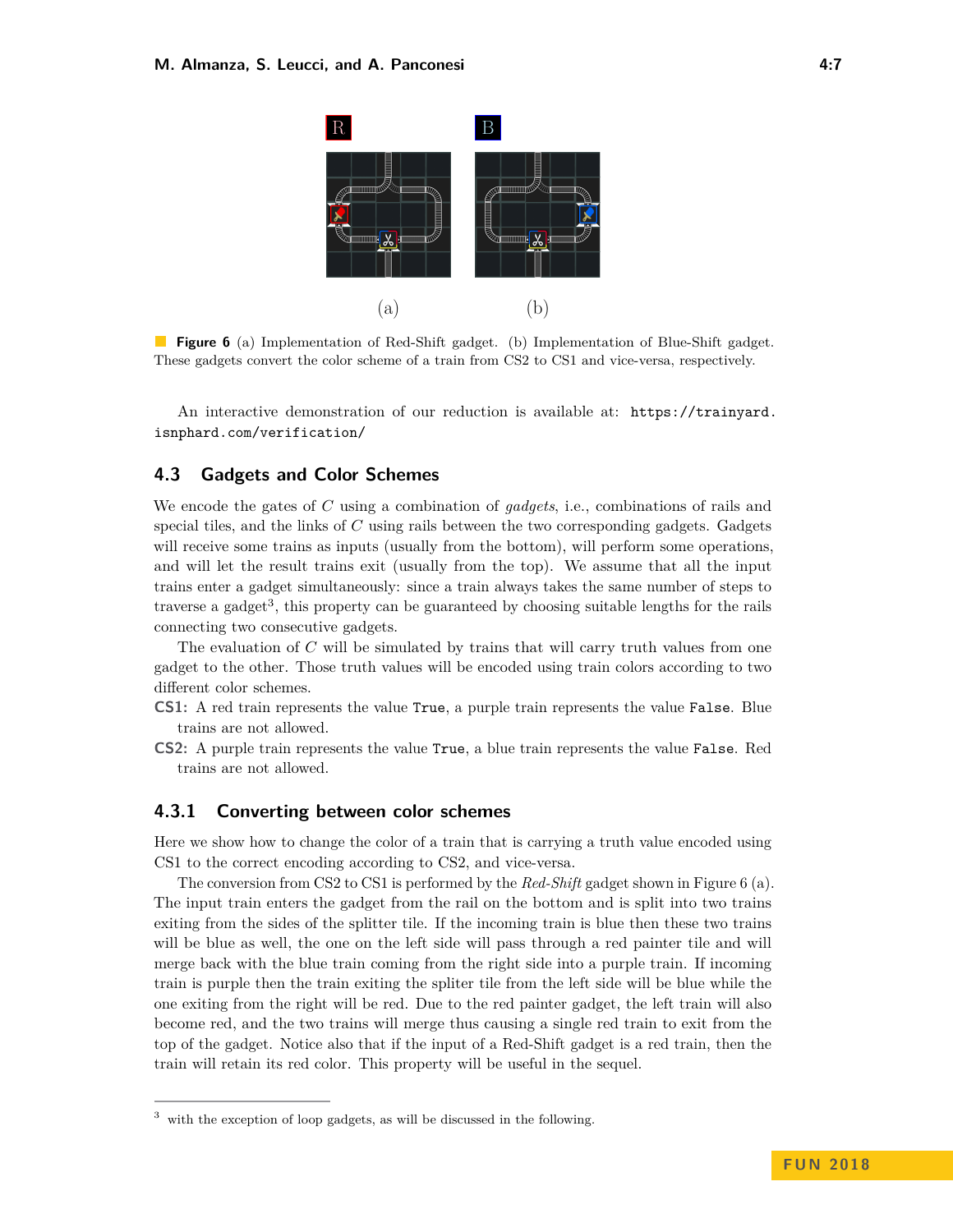<span id="page-7-0"></span>

**Figure 7** Implementation of red (a) and blue (b) absorption gadgets.

The conversion from CS2 to CS1 is done by the *Blue-Shift* gadget shown in Figure [6](#page-6-1) (b), whose operation is symmetric to the Red-Shift gadget. Notice again that blue trains retain their colors when traversing a *Red-Shift* gadget.

These two gadgets allow us to change the color of each train entering a gadget in order to meet the expected color scheme. We can hence assume that all the appropriate color conversions happen on the railways connecting the output of a gadget to the input of next one. This will be particularly useful in implementing gadgets for "and" and "or" gates which require the two input trains to be colored according to different colors schemes. As an example notice how the blue trains that will exit the departure stations of Figure [5](#page-5-0) (i.e., the stations corresponding to False inputs) immediately traverse a Red-Shift gadget. This ensures that all the trains leaving the "Input" area will be colored according to CS1.

#### **4.3.2 Train Absorption Gadget**

Some of the gadgets will generate additional trains as a side effect of their operation. In order to get rid of these spurious trains we would like them to merge with a train that we call a *main* train. This operation should be performed with care to ensure that the color of the main train is preserved. This can be done by using the *absorption gadgets* shown in Figure [7.](#page-7-0)

Let us focus on the *red absorption gadget* of Figure [7](#page-7-0) (a) which shows how a main train colored according to CS1 and entering the gadget from the leftmost rail on the bottom can be merged with any other train entering from the rightmost rail. Once the main train reaches the splitter, the train exiting from the right side will always be red (recall that, according to CS1, the main train must be either red or purple). We can therefore safely merge it with the spurious train, which has been colored red by the red painter tile, to obtain a single red train. This red train is then merged back with the train exiting the left side of the splitter, resulting in a single train of the same color of the incoming main train.

The *blue absorption gadget* gadget of Figure [7](#page-7-0) (b) merges a main train colored according to CS2 with any other train (entering from the leftmost rail on the bottom) and its operation is analogous the the red absorption gadget just described.

#### **4.3.3 Crossover Gadget**

The *crossover* gadget allows two trains entering (at the same time) from the bottom rails to exit (at the same time) from the top two rails in the opposite order. Its implementation is straightforward and it is shown in Figure [8](#page-8-0) (a). The turns in the gadget ensure that the two input trains do not meet when the rails cross (as this might alter their original colors).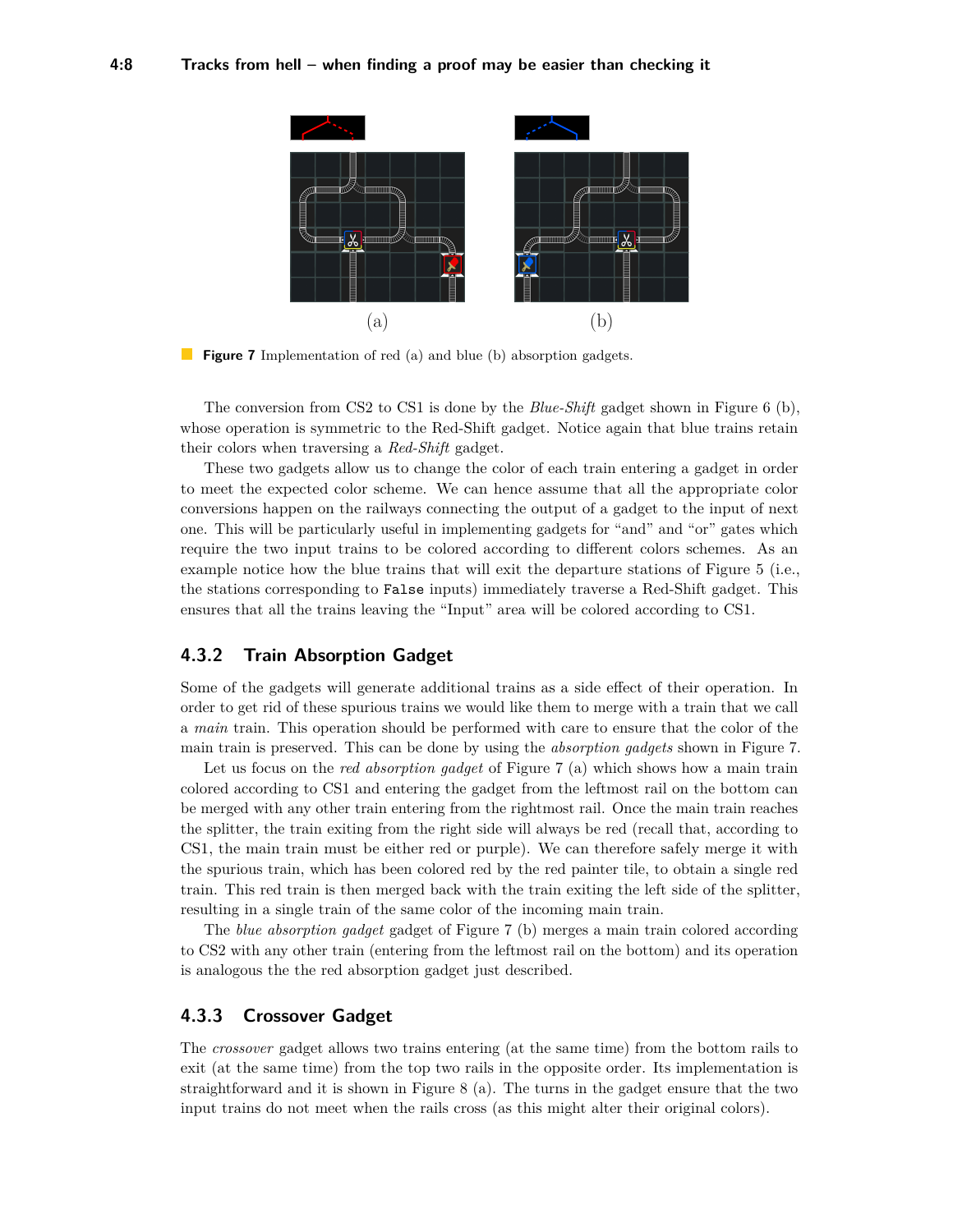<span id="page-8-0"></span>

**Figure 8** Implementation of the Crossover (a), Fanout (b), and Blend (c) gadgets.

# **4.3.4 Fanout Gadget**

The *fanout* gadget duplicates an input train entering from the bottom rail into two identical trains exiting from the top two rails. This gadget is necessary as, in general, input-vertices and gates might have two or more out-neighbors. By chaining together several fanout gadgets it is possible to create exactly one train for each out-neighbor of a vertex, each encoding the same truth value. The implementation of this gadget is shown in Figure [8](#page-8-0) (b).

#### **4.3.5 Blend Gadget**

We still have to show how "and" and "or" gates of the circuit *C* are implemented. To this aim it is useful to first describe an intermediate gadget that we call a *blend gadget* (see Figure [8](#page-8-0) (c)). This gadget takes two input trains entering from the bottom side: the leftmost train is colored according to CS2 while the rightmost train is colored according to CS1. There are four possible combinations of (valid) inputs, corresponding to the four values in {True*,* False} 2 . In all of these cases the gadget will output three trains. Two of them, namely the ones exiting from the left and right side of the gadget, are spurious trains and will be dealt with by the "and" and "or" gadgets. The other train is the actual output of the gadget and its color depends on the truth values of the input trains, as detailed in the following table:

| Left Value | <b>Right Value</b> | Left Color<br>(CS2) | Right Color<br>(CS1) | <b>Output Color</b> |
|------------|--------------------|---------------------|----------------------|---------------------|
| True       | True               | purple              | red                  | red                 |
| True       | False              | purple              | purple               | purple              |
| False      | True               | blue                | red                  | purple              |
| False      | False              | blue                | purple               | blue                |

In other words, the output train is blue if both the inputs are false, red if they are both true, and purple if exactly one of the inputs is true. Notice that, so far, this coloring scheme does not adhere neither to CS1 nor to CS2.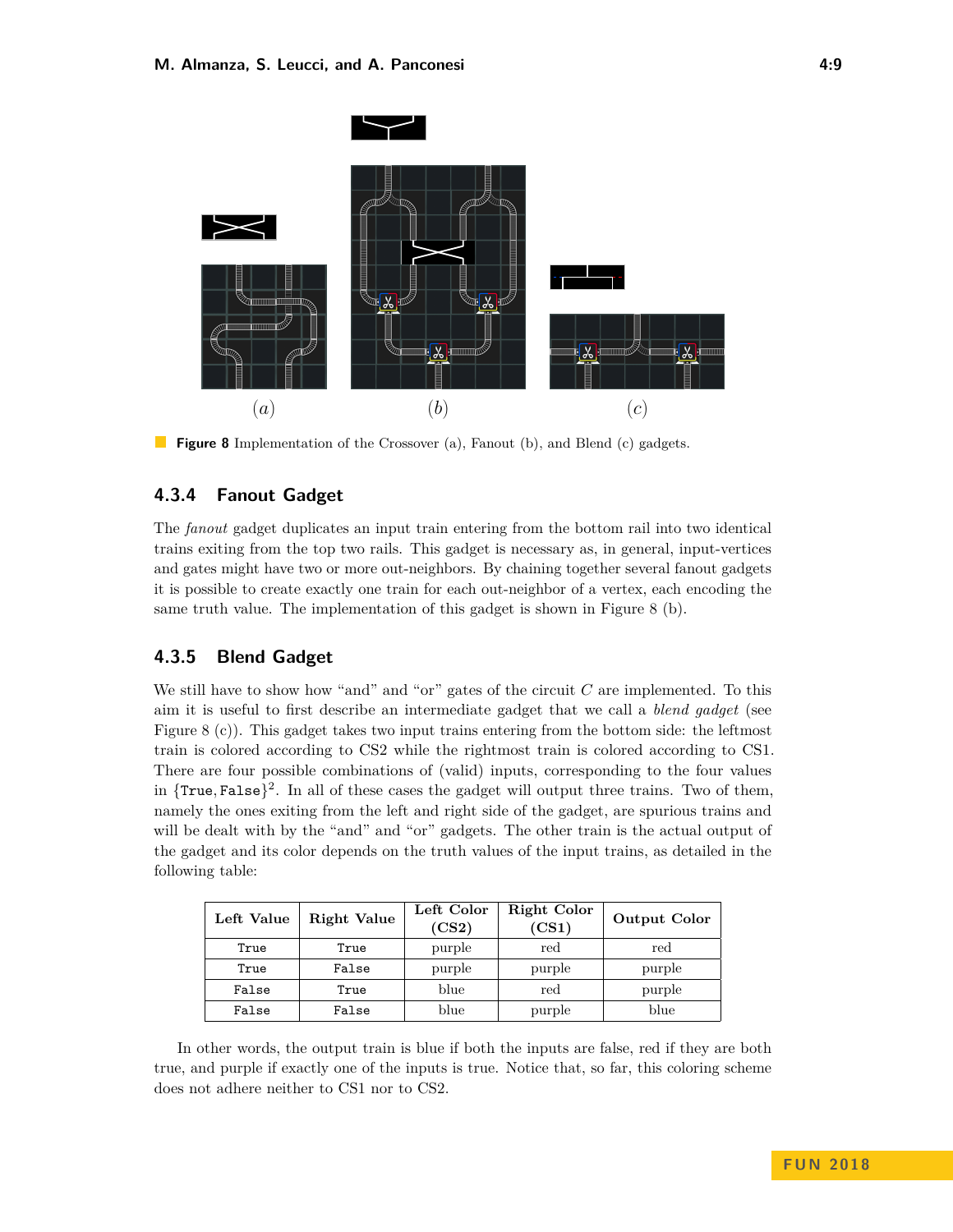<span id="page-9-0"></span>

**Figure 9** Implementation of the "or" (a) and "and" (b) gadgets.

# **4.3.6 Or Gadget**

The *or* gadget is shown in Figure [9](#page-9-0) (a) and implements an "or" gate of the circuit *C*. It is obtained by appending a Red-Shift gadget to the output of a Blend gadget. It is easy to check that the color of the output train is red if at least one of the two inputs of the blend gadget encodes the values True, and purple otherwise. In other words, the gadget computes the logical or between the two signals carried by the input trains and encodes the result according to CS1. To take care of the two extra trains exiting the Blend gadget we use two Absorption gadgets to merge them into the output train.

#### **4.3.7 And Gadget**

The implementation of the *and* gadget is similar to the one of the *or* gadget: by appending a Blue-Shift gadget to the output of a Blend gadget we have that the color output train is blue if at least one of the two input trains carries the logical value False, and purple otherwise. Thus, the and gadget computer the logical and of the two input signals and encodes the output according to CS2. As before, we dispose of the the two spurious trains exiting from the Blend gadget by using two Absorpion gadgets, as shown in Figure [9](#page-9-0) (b).

#### **4.3.8 Loop Gadget**

The purpose of this gadget is to ensure that the circuit is evaluated (i.e., traversed by the trains) exactly  $2^n$  times, where the trains exiting from the output-vertices of one iteration constitute the input of the next evaluation. After  $2^n$  evaluations this feedback loop will break and the output trains will be allowed to reach the check area.

The gadget implementation is recursive and it is shown in Figure [10](#page-10-0) (a)–(d). Figure 10 (a) shows the details of a 2-loop gadget: the first train to enter the gadget from the single rail on the bottom will exit from the top and will cause the two switches to flip, we call the first encountered switch (i.e., the one closer to the bottom) a *counting switch*. When a second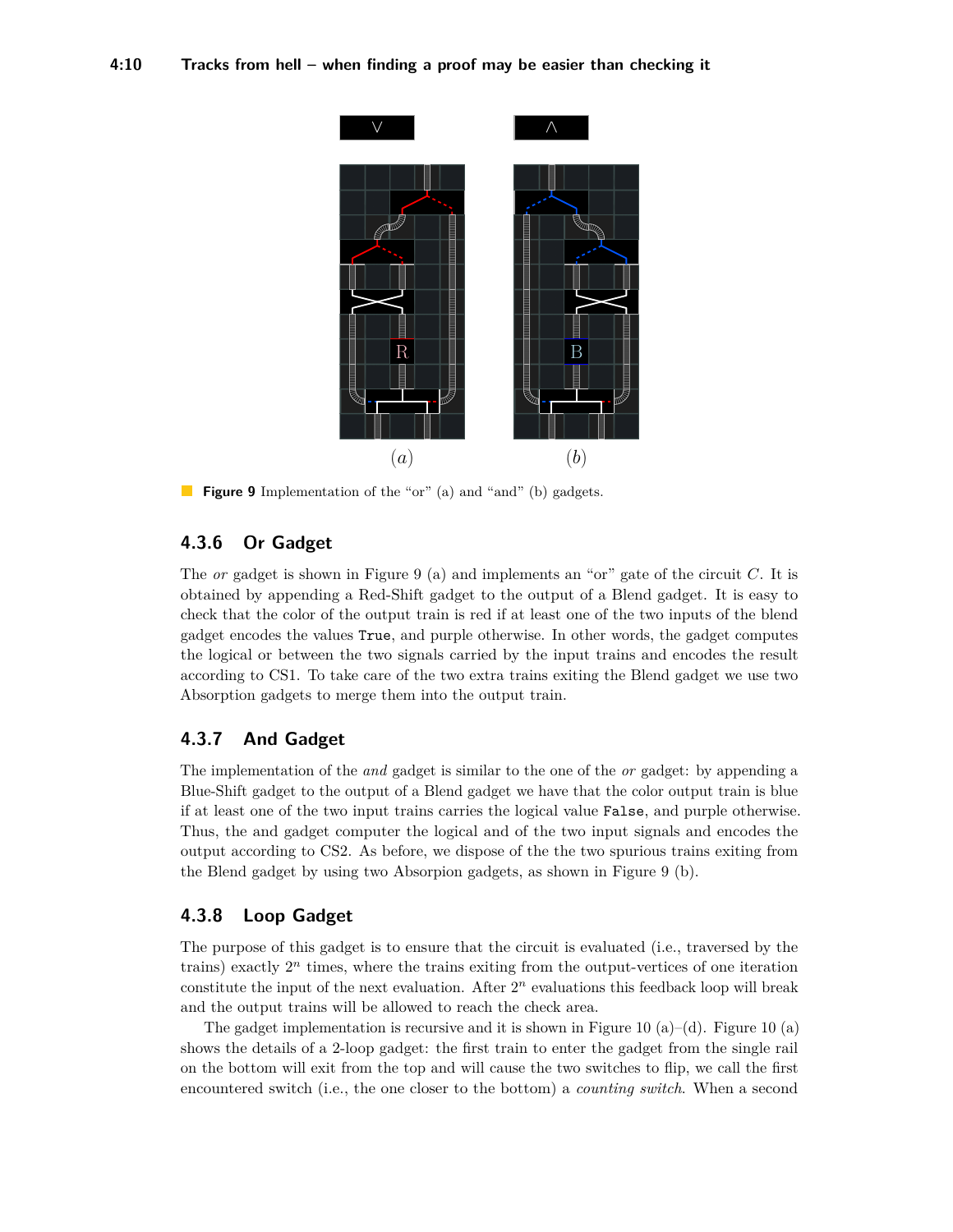<span id="page-10-0"></span>

**Figure 10** Implementation of a 2<sup>*i*</sup> loop-gadget for  $i = 1$  (a),  $i = 2$  (b),  $i = 3$  (c), and in the general case (d).

train enters the gadget, it will now exit from the rail on the right side due to the position of the counting switch (that will now revert to the initial state). Notice that the position of the other (non-counting) switch plays no role in the gadget operation. Indeed, its sole purpose is to provide an extra input that allows any train entering *from* the right side (i.e., moving in the right-to-left direction) to exit from the top side of the gadget without affecting the state of the counting switch. This allows a 2-loop to be used as a sub-gadget in the 4-loop construction of Figure [10](#page-10-0) (b): here the first train to exit from the right side of a 2-loop traverses once again a counting and a non-counting switch (in order) and is routed back to the top exit of the 2-loop; the second train to exit the 2-loop (which corresponds to the 4-th train entering from the bottom rail) will revert the counting-switch to its original state and it will proceed to the right. By repeating this construction one can easily obtain the 8-loop of figure Figure [10](#page-10-0) (c) and, more generally, the  $2^{i}$ -loop of Figure 10 (d). The first  $2^{i} - 1$ trains entering a  $2^i$ -loop will exit from the top, while the  $2^i$ -th train will exit from the right. Notice how after the  $j$  trains have traversed a  $2^i$ -loop, the state of the counting switches encodes the number  $i \mod 2^i$  in binary, where the least-significant-bit corresponds to the innermost counting switch.

We lay the tracks so that all the *n* trains entering the "Loop and Check" area (see Figure [5\)](#page-5-0) reach the  $2^n$ -loop gadgets at the same time (this can be guaranteed by tuning the length of the railways connecting to the inputs of the loop gadgets). This is because, in contrast to the other gadgets, the time required for a train to traverse a  $2<sup>n</sup>$ -loop gadgets depends on the specific iteration (i.e., on the state of the counting switches). By requiring this additional property, we can ensure that, on every iteration, all the 2 *<sup>n</sup>*-loop gadgets will always change their state simultaneously and hence the *n* incoming trains will also exit the gadgets simultaneously. This allows us to also synchronize the trains once they are routed back to the "Input" area.

#### **4.3.9 Check Gadgets**

The purpose of the check gadgets (highlighted in gray in the "loop and check" area of Figure [5\)](#page-5-0) is to ensure that the solution to the Trainyard level will be valid if and only if the circuit *C* of the IT-MON-BC instance is such that the first entry of  $\overline{y} = f_C^{2^n}(\overline{x})$  is True. When the loop gadgets in the "loop and check" area are traversed  $2<sup>n</sup>$  times, the trains encoding the  $n$ output values of  $f_C^{2^n}(\overline{x})$  will exit from the right side of their respective loop gadget. Since we are not interested in the values  $y_2, \ldots, y_n$ , each of the corresponding trains is colored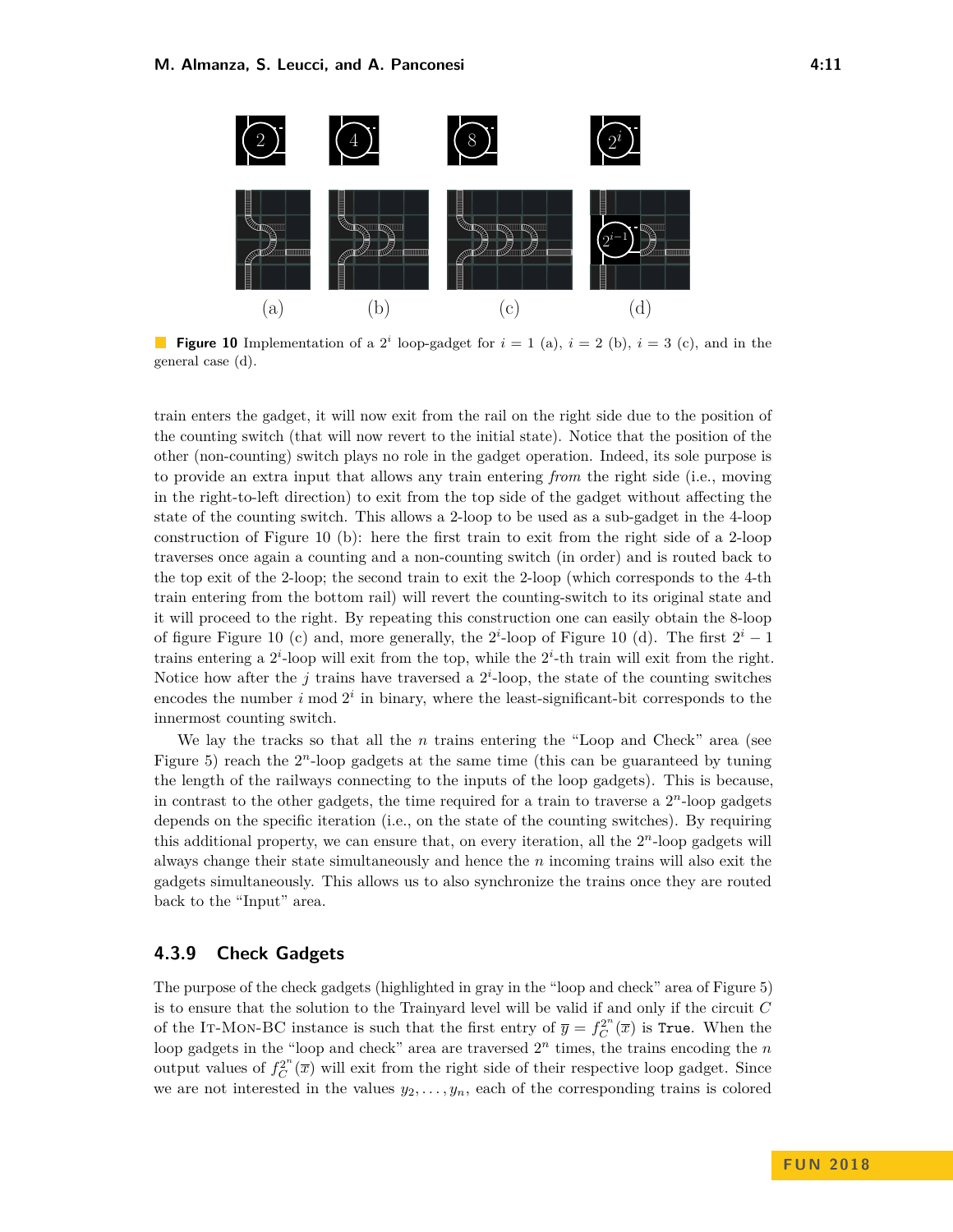#### **4:12 Tracks from hell – when finding a proof may be easier than checking it**

red (thus discarding its currently encoded truth value) and fed into an arrival station that expects exactly one red train. As for the output train corresponding to *y*1, we assume w.l.o.g. that it is encoded according to CS1 (if this is not the case, then it suffices to use a Red-Shift gadget just after the output of the corresponding 2 *<sup>n</sup>*-loop gadget). Then, the train will be red if *y*<sup>1</sup> is True and purple otherwise. Hence, it suffices to route this train into an arrival station expecting one red train. If  $y_1$  = True, all the arrival stations will be satisfied and the Trainyard level is won, otherwise the purple train training to enter a red station will crash and the level will be lost.

# **5 Conclusions**

We have proved that the problem of checking whether a candidate solution to a Trainyard instance actually solves the level is PSPACE-complete. What is the exact complexity of *finding* such a solution, however, is still an open question: we know from [\[2\]](#page-11-1) that this problem is NP-hard and it is easy to check that it also belongs to PSPACE (since it is possible to enumerate all the possible track layouts). If Trainyard belongs to NP, this would mean that computing a solution could be easier than checking it, unless  $NP = PSPACE$ . It might be the case that a more involved certificate than the natural one (i.e., the placement of the tracks in a solution) is needed, or that every Trainyard level that admits a solution also allows for a *simple* solution, i.e., a solution that can be recognized in polynomial time.

Other examples of games for which checking the natural solution is at least NP-hard[4](#page-11-7) include *Settlers of Catan* and *Carcassonne*[5](#page-11-8) , as the scoring rules involve longest-path computations.

#### **References**

- <span id="page-11-2"></span>**1** Aaron B. Adcock, Erik D. Demaine, Martin L. Demaine, Michael P. O'Brien, Felix Reidl, Fernando Sánchez Villaamil, and Blair D. Sullivan. Zig-zag numberlink is np-complete. *JIP*, 23(3):239–245, 2015. [doi:10.2197/ipsjjip.23.239](http://dx.doi.org/10.2197/ipsjjip.23.239).
- <span id="page-11-1"></span>**2** Matteo Almanza, Stefano Leucci, and Alessandro Panconesi. Trainyard is NP-hard. *Theoretical Computer Science*, 2017. [doi:10.1016/j.tcs.2017.09.039](http://dx.doi.org/10.1016/j.tcs.2017.09.039).
- <span id="page-11-3"></span>**3** Joseph Culberson. Sokoban is PSPACE-complete. In *Proceedings of the 1st International Conference on Fun with Algorithms (FUN'98)*, volume 4, pages 65–76, 1998.
- <span id="page-11-0"></span>**4** Giuseppe Pasolini dall'Onda and Pier Desiderio Pasolini. *Memoir of Count Giuseppe Pasolini*. Longmans, Green, and Company, 1885.
- <span id="page-11-5"></span>**5** David Eppstein. Computational complexity of games and puzzles. [https://www.ics.uci.](https://www.ics.uci.edu/~eppstein/cgt/hard.html) [edu/~eppstein/cgt/hard.html](https://www.ics.uci.edu/~eppstein/cgt/hard.html).
- <span id="page-11-4"></span>**6** Gary William Flake and Eric B. Baum. Rush hour is pspace-complete, or "why you should generously tip parking lot attendants". *Theor. Comput. Sci.*, 270(1-2):895–911, 2002. [doi:](http://dx.doi.org/10.1016/S0304-3975(01)00173-6) [10.1016/S0304-3975\(01\)00173-6](http://dx.doi.org/10.1016/S0304-3975(01)00173-6).
- <span id="page-11-6"></span>**7** Eric Goles, Pedro Montealegre, Ville Salo, and Ilkka Törmä. Pspace-completeness of majority automata networks. *Theor. Comput. Sci.*, 609:118-128, 2016. [doi:10.1016/j.tcs.](http://dx.doi.org/10.1016/j.tcs.2015.09.014) [2015.09.014](http://dx.doi.org/10.1016/j.tcs.2015.09.014).

<span id="page-11-7"></span>More precisely, we are given the final state of the game and we want to check whether a player claiming to be the winner is actually the winner.

<span id="page-11-8"></span><sup>5</sup> With a suitable set of expansions: *Carcassonne: Abbey & Mayor* allows to have biforcations in roads (i.e., vertices of degree 3 in the road graph) and *Carcassonne: King and Scout* awards bonus points to the player that completes the longest road.